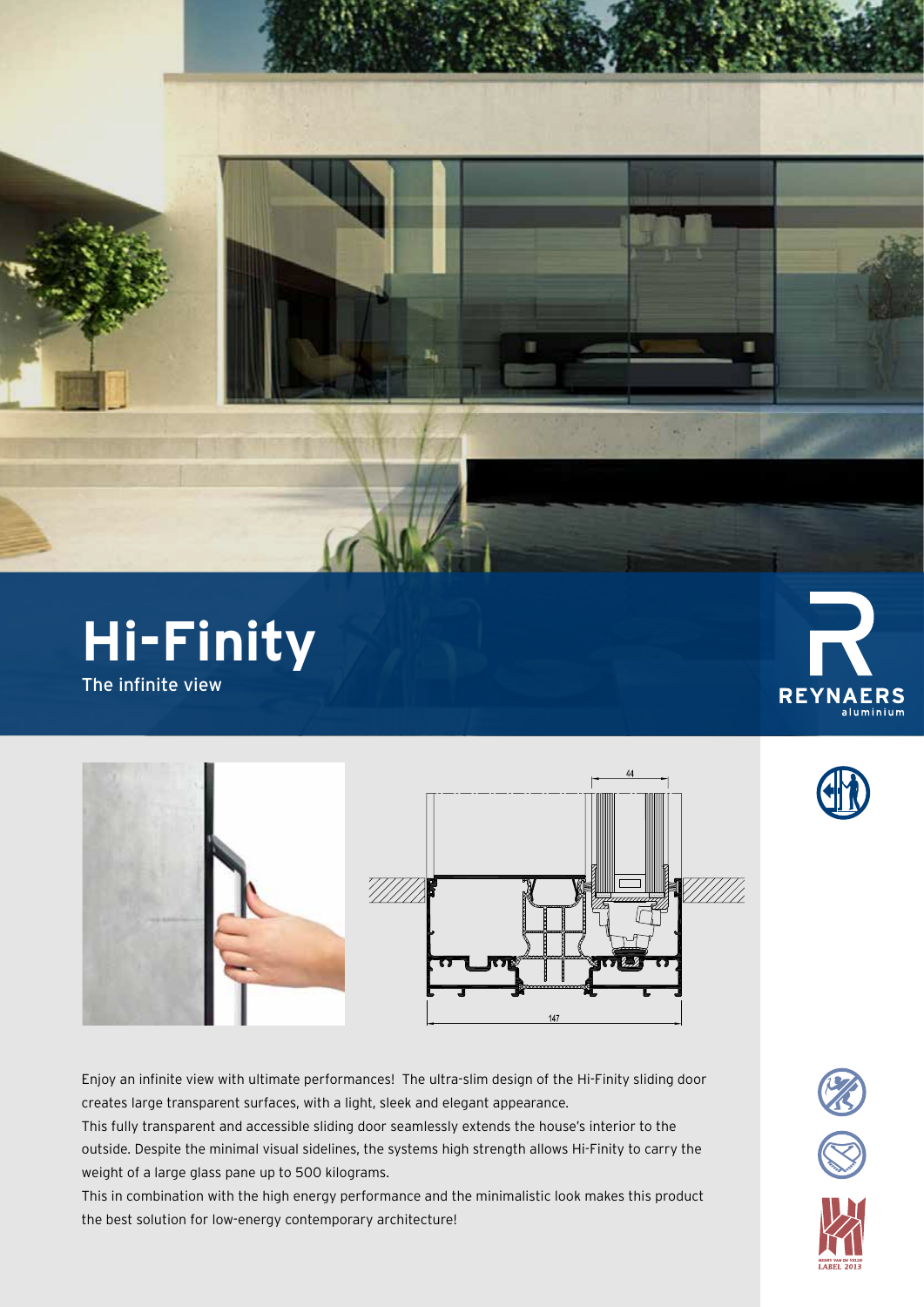## **Minimalistic design**

By integrating the aluminium profiles into the walls, the glass surfaces are extending from floor to ceiling, creating the ultimate minimalistic appearance, merging indoor and outdoor into one. An extra design aspect is given by the design handle that has a slim, elegant and streamlined appearance. With this handle, big opening surfaces can be easily operated. For an even higher level of comfort, a concealed motor opens the vents fully automatically by a push on the button or on the remote control.



## Big glass surfaces are very compatible with thermal efficiency and a warm feeling of comfort. Hi-Finity is

available in a double and triple glazed version creating a high thermal insulating solution.

## **Security**

The concept of the locking mechanism gives the door a high level of security. In combination with layered glass, Hi-Finity is burglary resistant, class RC2. The electric locking and unlocking is realized by a robust bolt and hook, operated by a simple push on the button or the remote control.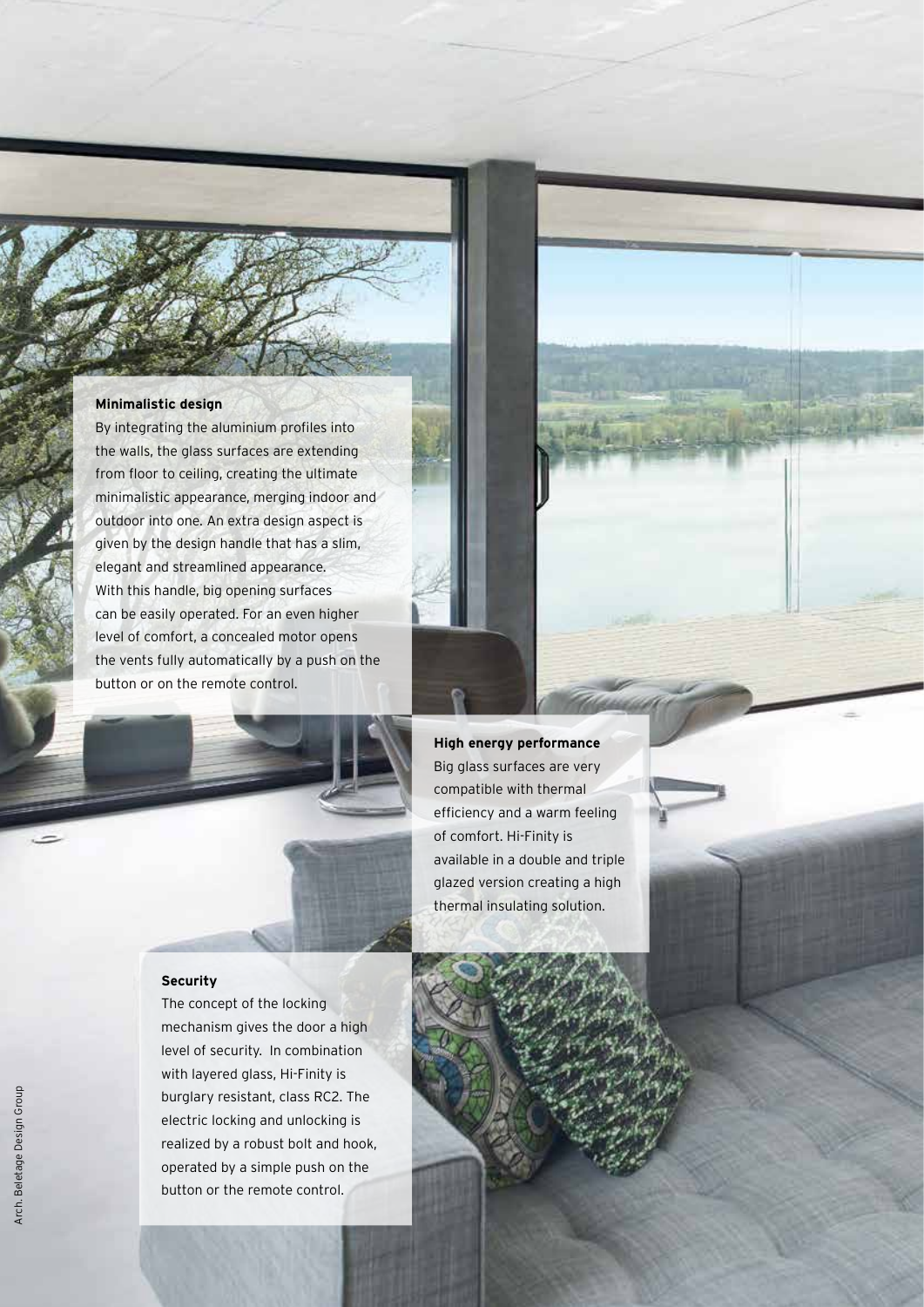| <b>TECHNICAL CHARACTERISTICS</b> |                         |                                                     |                                    |  |  |  |  |  |  |  |
|----------------------------------|-------------------------|-----------------------------------------------------|------------------------------------|--|--|--|--|--|--|--|
| Variants                         |                         | <b>DOUBLE GLAZING</b>                               | <b>TRIPLE GLAZING</b>              |  |  |  |  |  |  |  |
| Height                           | Build-in frame          | 68 mm / 100 mm                                      |                                    |  |  |  |  |  |  |  |
| Visible width / height           | Vent                    | 8 mm                                                |                                    |  |  |  |  |  |  |  |
|                                  | Meeting section         | 35 mm                                               |                                    |  |  |  |  |  |  |  |
|                                  | Meeting section 4 doors | 67 mm                                               |                                    |  |  |  |  |  |  |  |
| Overall system depth             | Frame                   | Duo Rail: 147 mm<br>3-Rail: 234 mm                  | Duo Rail: 179 mm<br>3-Rail: 282 mm |  |  |  |  |  |  |  |
|                                  | Vent                    | 44 mm                                               | 60 mm                              |  |  |  |  |  |  |  |
| Maximal element height           |                         | 3500 mm                                             |                                    |  |  |  |  |  |  |  |
| Maximal vent weight              |                         | 500 kg / 400 kg motorized                           |                                    |  |  |  |  |  |  |  |
| Glass thickness                  |                         | 36-38 mm                                            | 52-54 mm                           |  |  |  |  |  |  |  |
| Glazing method                   |                         | Structural glazing                                  |                                    |  |  |  |  |  |  |  |
| Thermal insulation               |                         | 41 and 50 mm fibreglass reinforced polyamide strips |                                    |  |  |  |  |  |  |  |